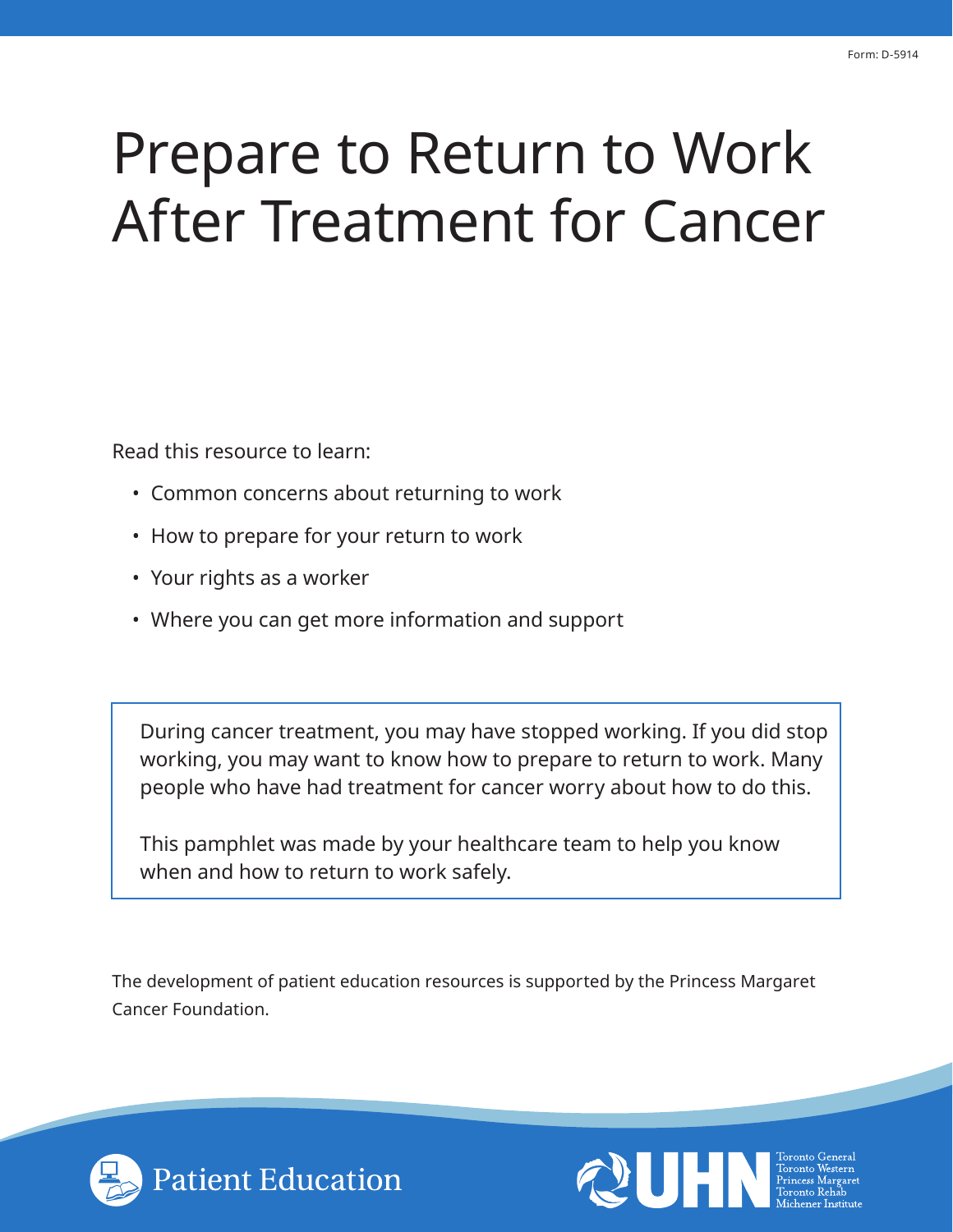## **Common concerns about returning to work**

Life after cancer can affect you in many ways. Cancer may prevent you from working or change how you do your work. Talk to your doctor to see if you are ready to return to work.

Below are some common concerns that people have when getting ready to return to work:

#### **1. Worries about being able to perform your job**

If you have or have had cancer, it is normal to worry about going back to work. Your concerns or worries may be about:

- Not being ready for work because of the changes in your energy levels, ability to concentrate or focus, and mood.
- Not being able to do your job as well as before cancer.
- Not being able to do your job at the level that your employer (boss) or co-workers expect of you.
- Not knowing what to say to people about your absence (being away).
- Not knowing how to ask for help from the people you work with.
- Not knowing how to share your concerns about returning to work with your employer.

It is okay to have these concerns. Making a plan to help you return to work can help you lower your anxiety and feel more prepared. A return to work plan can help you:

- $\checkmark$  Know when you are ready to return to work.
- $\checkmark$  Return to work at a speed that is right for you by slowly adding hours to your work day.
- $\checkmark$  Take on less of your full workload at the start and add work as you feel you can do it. This can help to boost your confidence.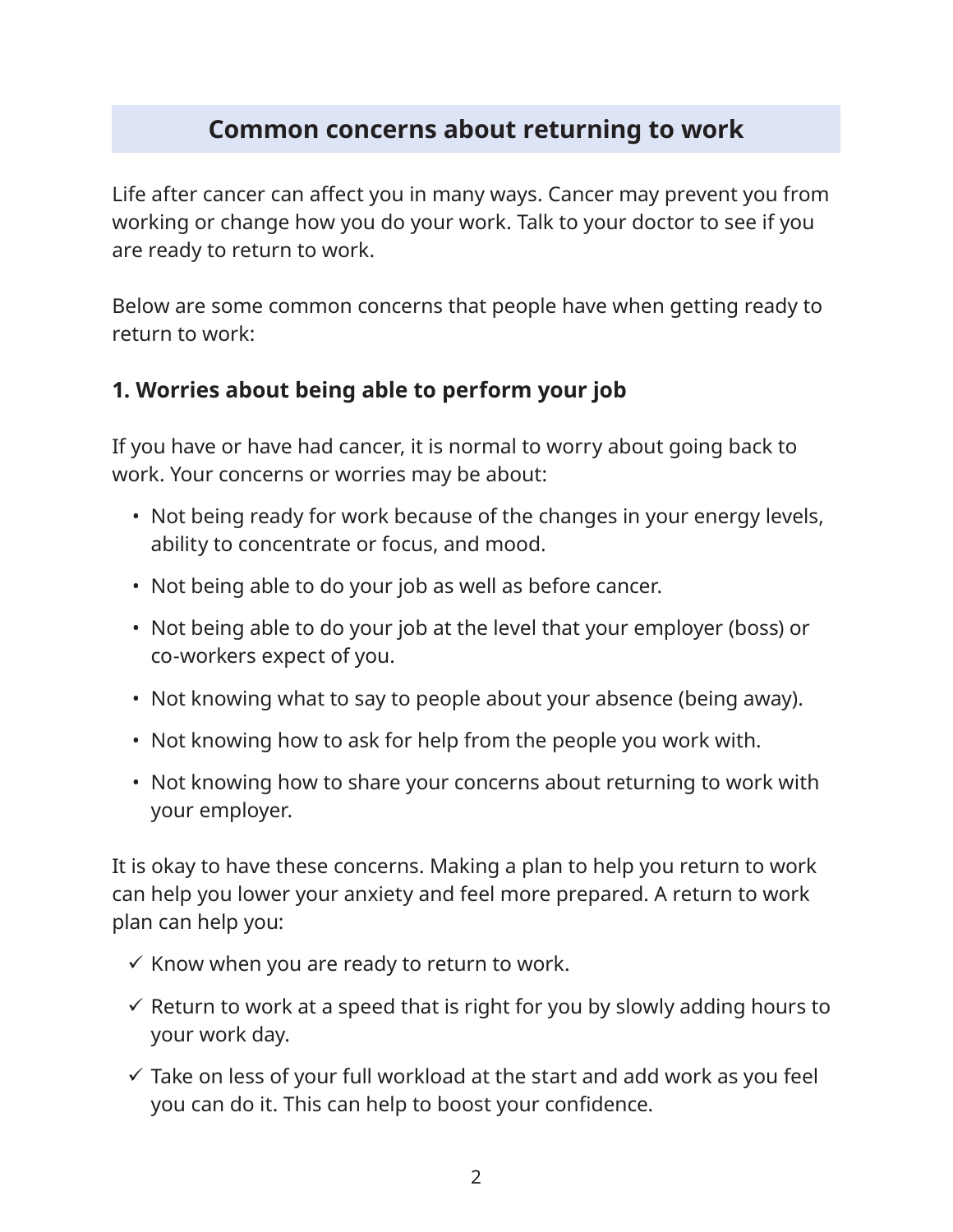$\checkmark$  Suggest job duties that are lighter in nature and that are more in line with your current physical condition.

If you have benefits through your work, your insurance adjustor (person who checks your insurance claim to decide how much support you get) will work with you to make a return to work plan that fits your needs.

Ask your cancer doctor to refer you (book a visit) to the Princess Margaret's Cancer Rehabilitation and Survivorship (CRS) Program to help if:

- Your workplace is not helping you make a return to work plan but you would like help making one.
- You want to learn about supports you can use to help you return to work sooner and safer.

Ask your cancer doctor to refer you (book a visit) to the Princess Margaret's Psychosocial Oncology Program to help if:

• You would like emotional support for dealing with your fears, mood, worries about returning to work or other issues related to cancer.

#### **2. Changes in the way you think**

After your cancer treatment, you may have a hard time forming ideas or thinking clearly. This is sometimes called "cancer-related brain fog" or "brain fog". Brain fog can be caused by cancer treatments, such as chemotherapy or radiation treatment.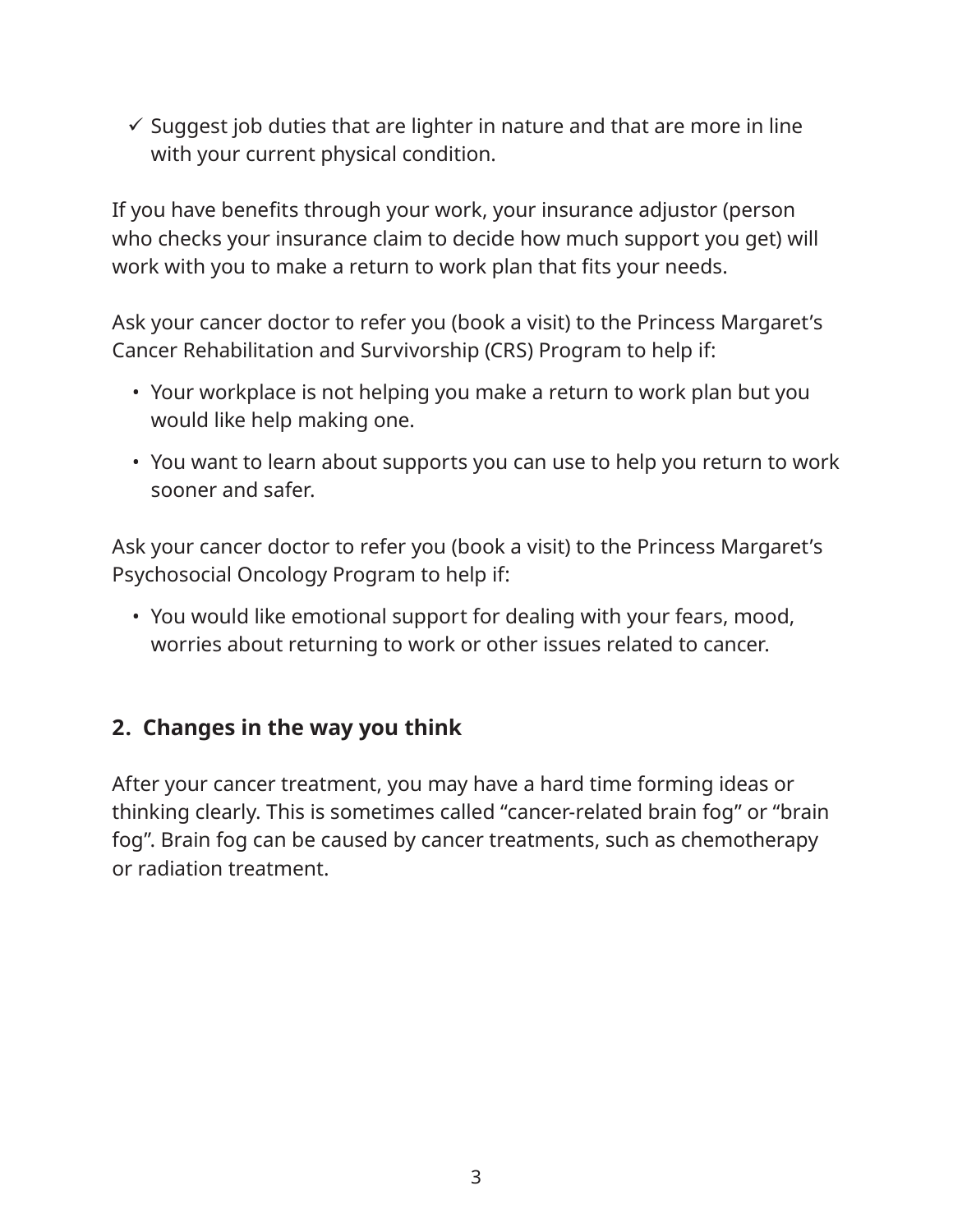Brain fog may make it hard for you to:

- Pay attention
- Concentrate (stay focused)
- Remember things
- Find the right word(s) when speaking
- Think through and solve problems

These changes may affect your confidence in your ability to work. They may also put more stress on you. To learn more about brain fog and how you can help manage it:

- $\checkmark$  Talk to your cancer doctor. They can give you tips on how to cope with brain fog and help manage it. Ask for a referral to the Cancer Rehabilitation and Survivorship Program for more help with brain fog.
- $\checkmark$  Read the pamphlet called "Cancer-related brain fog". Ask a member of your healthcare team for a copy, or visit the Patient & Family Library to pick one up (1st floor of the Princess Margaret). You can also read the pamphlet online at this link:<http://bit.ly/1Ign3sZ>
- $\checkmark$  Attend the patient education class on "What you can do about brain fog". This group class will help you know why brain fog happens and what you can do to help manage it. The class is led by a specialist (someone trained in helping patients with brain fog) who can answer your questions.

Call 416 581 8620 ahead of time to book a spot.

## **3. Cancer-related fatigue (tiredness that does not go away with rest or sleep)**

You may have cancer-related fatigue after your cancer treatment is done. Cancer-related fatigue is not the same as other types of fatigue. It is not related to the amount of activity you do and can be hard to cope with.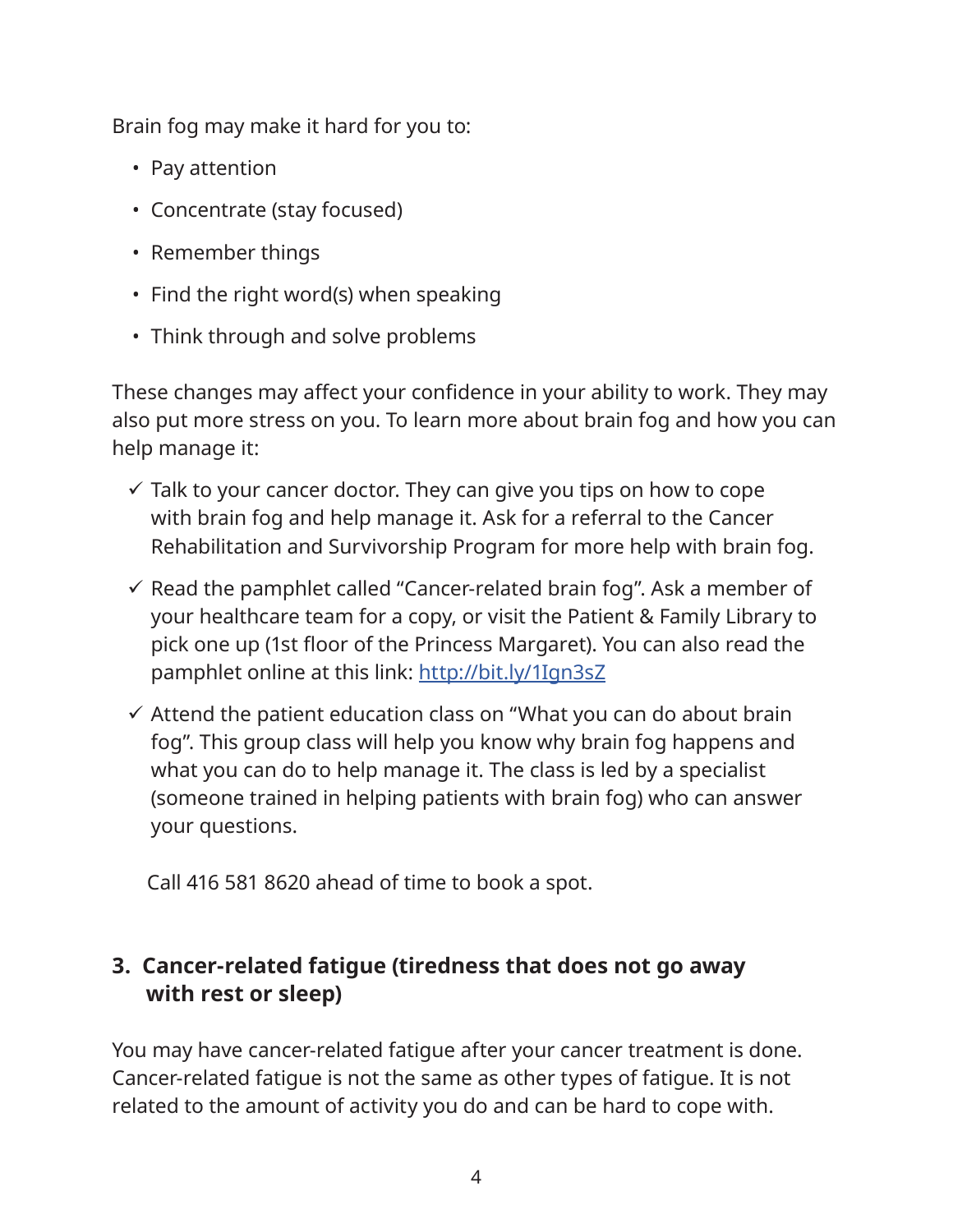Cancer-related fatigue may make it hard for you to:

- Be at work for long hours.
- Work uneven days or shifts that change often.
- Do work that takes a lot of energy.

To learn more about cancer-related fatigue and how you can help manage it:

- $\checkmark$  Talk to your doctor. They can give you tips on how to cope with cancerrelated fatigue and help manage it. Ask for a referral to the Cancer Rehabilitation and Survivorship Program for more help with cancerrelated fatigue.
- $\checkmark$  Read the pamphlet called "Using your energy wisely". Ask a member of your healthcare team for a copy, or visit the Patient & Family Library to pick one up (1st floor of the Princess Margaret). You can also read the pamphlet online at this like: [http://bit.ly/1OApkoq](https://www.uhn.ca/PatientsFamilies/Health_Information/Health_Topics/Documents/Using_Your_Energy_Wisely_Cancer_Related_Fatigue.pdf)
- $\checkmark$  Watch the online patient education class on how to "Reclaim Your Energy". This class lets you know why cancer-related fatigue happens, and what you can do to help manage it. Visit: <https://www.youtube.com/user/UHNPatientEducation> to find the online class.
- $\checkmark$  Visit this link to watch a short video on cancer-related fatigue and learn how to cope with it: <http://bit.ly/1FST2BP>
- $\checkmark$  Ask your cancer doctor to refer you (book a visit) to Psychosocial Oncology to discuss how cancer-related fatigue is affecting you. Sometimes one of the ways that depression or low mood presents itself is as ongoing fatigue. A Psychiatrist, Psychologist, or Social Worker can help you assess whether your mood is affecting your fatigue levels.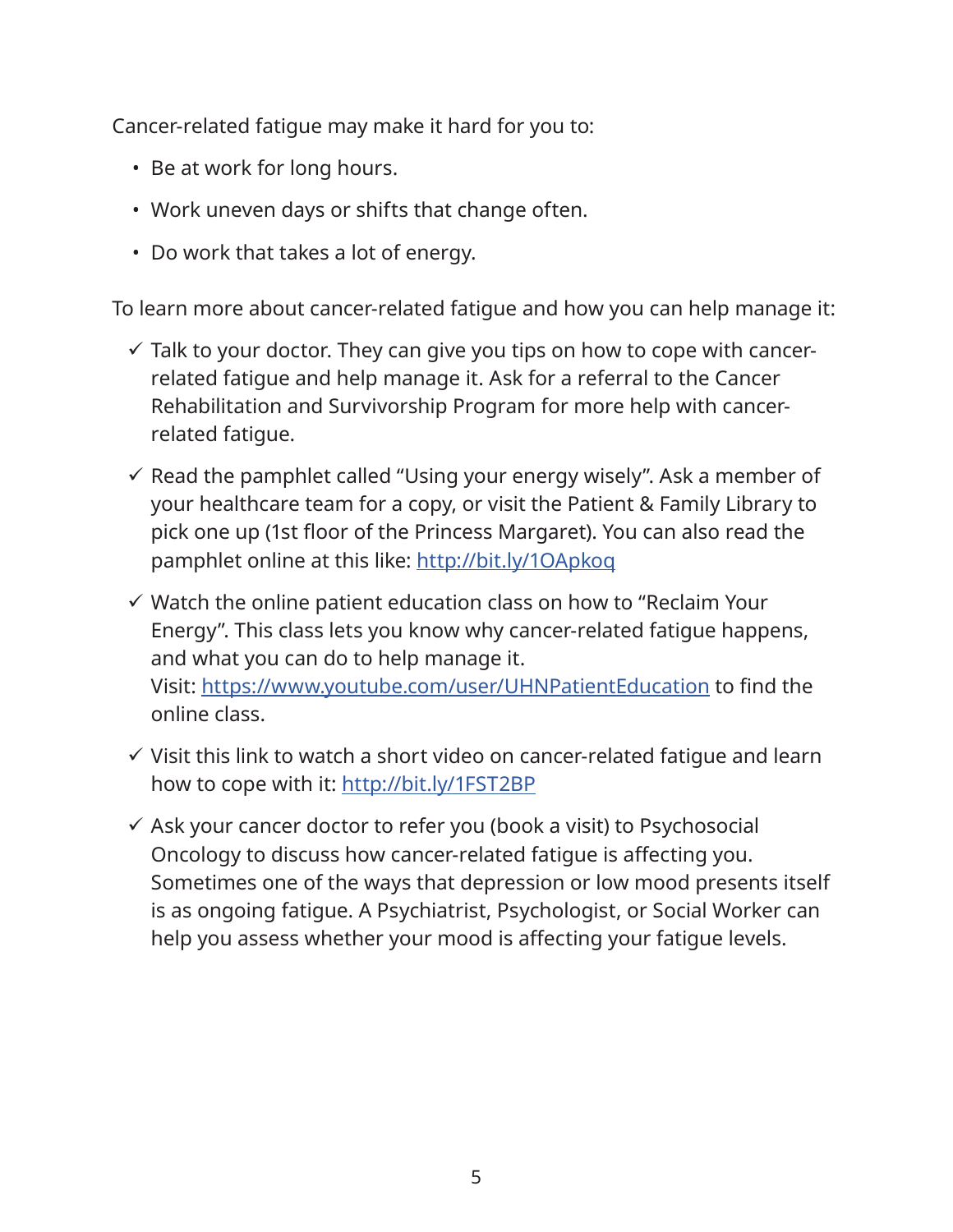#### **4. Pain that will not go away**

You may have issues with pain during and after cancer treatment. Pain may affect how well you sleep and the types of tasks you are able to do. If pain is stopping you from returning to work, you should:

- $\checkmark$  Speak to your cancer doctor to find out what is causing the pain and if you can get medication to help manage it.
- $\checkmark$  Ask your doctor if you can get a "medical restriction". This is a note that you get from your doctor to give to your employer. It allows you to change your job tasks to avoid doing things that may cause you more pain.

Medical restrictions often include a date for when your doctor will reassess (check-up on) your pain. Your doctor will decide if you need more time for any medical restrictions after they re-assess you.

- $\checkmark$  Avoid pushing yourself past the point of pain or doing things that will make it worse.
- $\checkmark$  Ask your cancer doctor to refer you (book a visit) to Psychosocial Oncology for tips on how to cope and support for living with chronic pain
- $\checkmark$  Ask your cancer doctor to refer you (book a visit) to a pain specialist through the Palliative Care Clinic. Palliative Care doctors can help you manage pain symptoms (signs of cancer).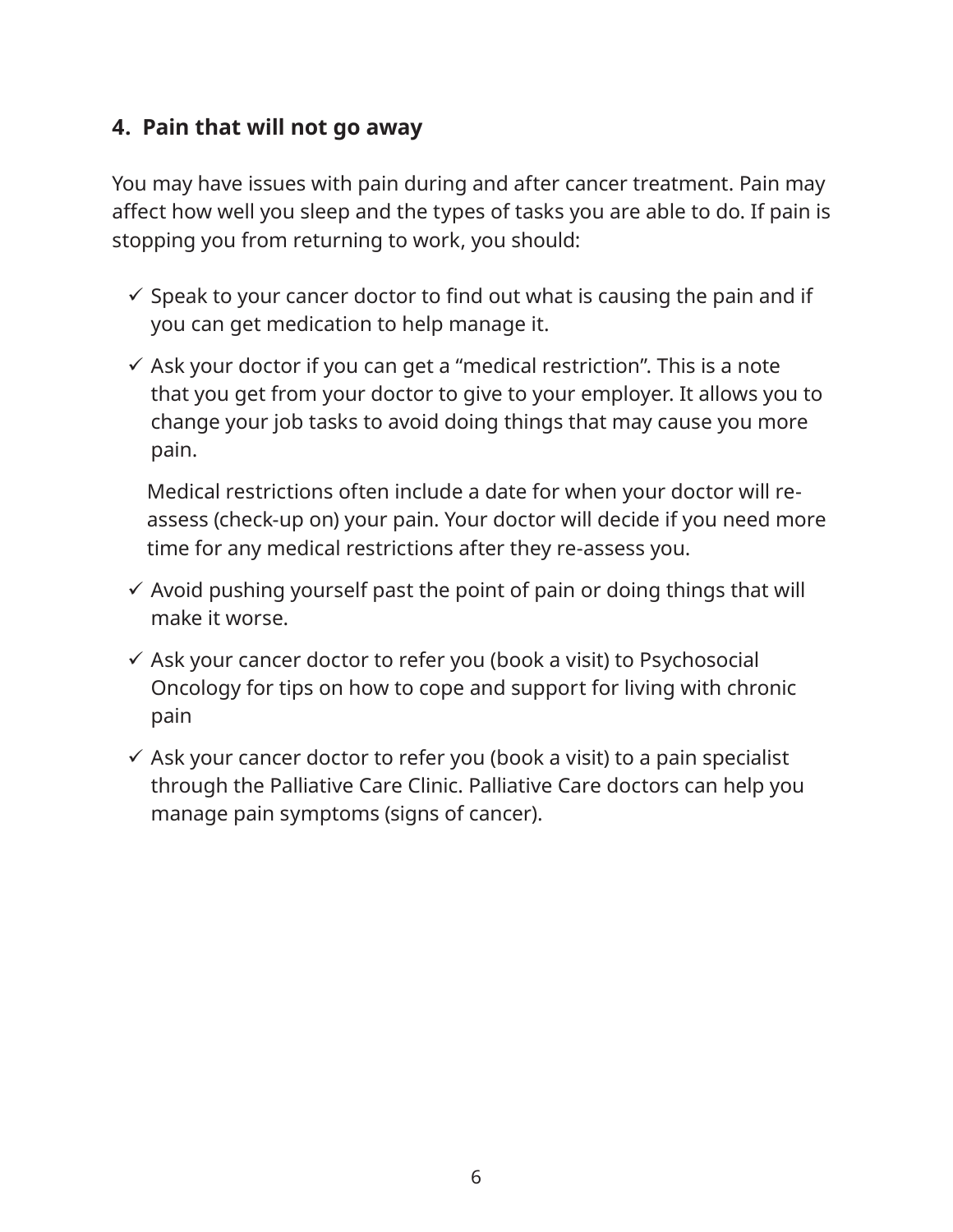## **How to prepare for your return to work**

## **What can I do to prepare to return to work?**

There are many things you can do to prepare to return to work after cancer treatment:

## **1. Try to do things that are part of a healthy lifestyle:**

- Exercise for at least 30 minutes every day
- Eat healthy foods
- Enjoy fun activities and take time for yourself each day

## **2. Live as if you are back at work**

Many people forget how tiring work can be. Take a few weeks to prepare yourself and build your energy before you return. Return to work-related habits before you start work again:

- Get up at your normal work time
- Dress in work clothes
- Take transit or drive somewhere that is as far as your workplace
- Do tasks that you often do at your job
- Try to stay out of the house for as long as you would on a work day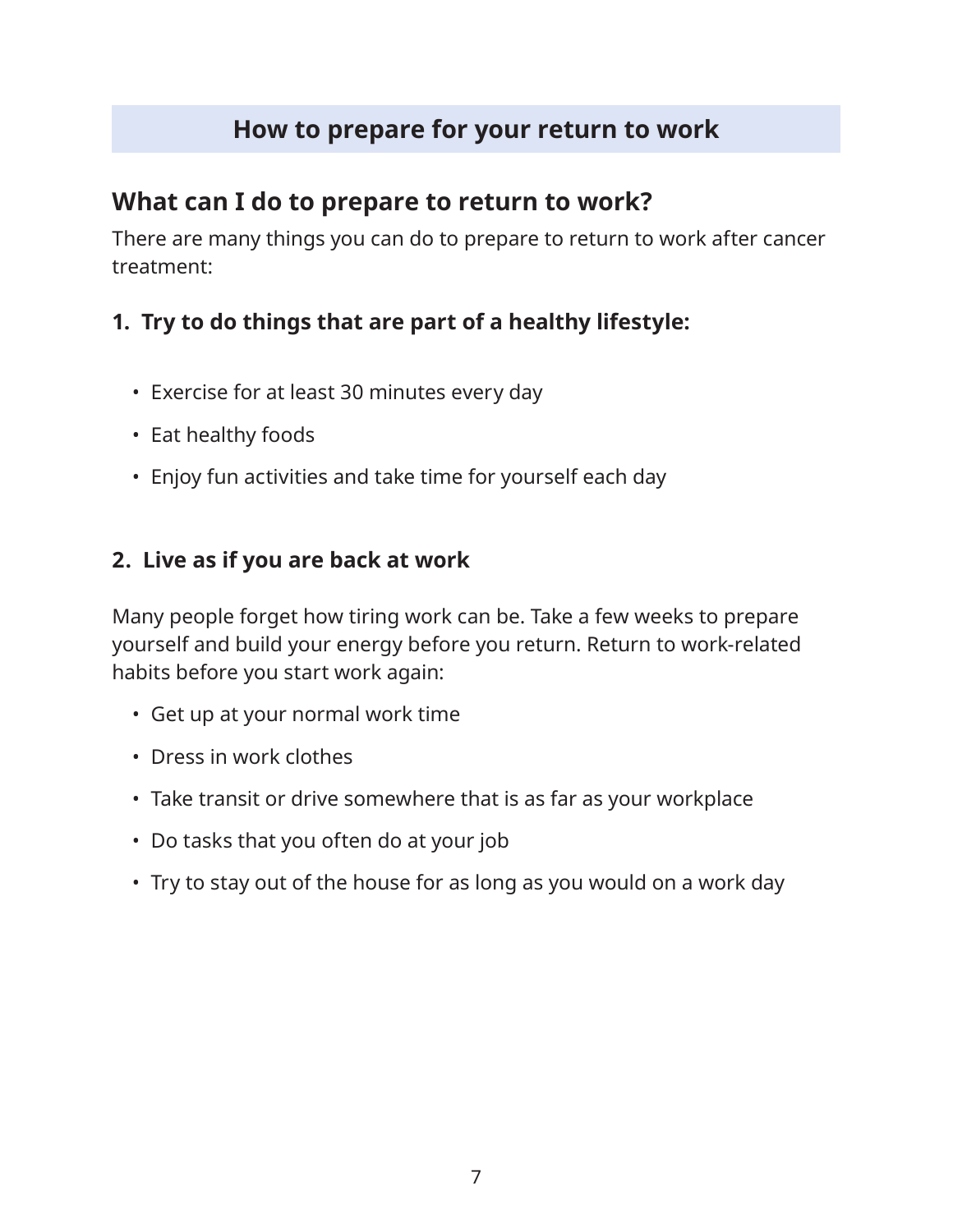Think of ways to practice the things you do at work. For example, if your job is to work mainly at a computer, you may want to:

- Prepare for your return by working at a home or library computer.
- Try to make the same type of file, report or presentation you would at work.

Keep track of how long it takes to finish this task and how tired you feel after you are done. This will help you know how ready you are to return.

## **What are some ways to make my return easier and safer?**

A return to work from time off for cancer treatment can be hard for anyone. But there are few tips you can follow to help make your return easier and safer.

You may wish to follow some of the tips below as part of your return to work plan:

- Reduce the number of hours you work when you first go back. Then slowly work more hours over time. A slow return to work is often the best way to avoid any stress or fears of not doing your job well.
- Ask your employer if someone else can take on some of your tasks until you are back to full-time hours. As you gain comfort in doing your tasks, you can do more.
- Work shifts that let you avoid rush hour, or work from home if you are able to. This will allow you to save time and energy travelling to and from work. If you do shift work, you can request to work the same shift to help you maintain a more regular sleep schedule while you are recovering from cancer treatment.
- Take a lot of rest breaks. Try to take one short break (5 to 10 minutes) for each hour worked instead of one longer break. This will allow you to save your energy and build your strength to work your normal hours.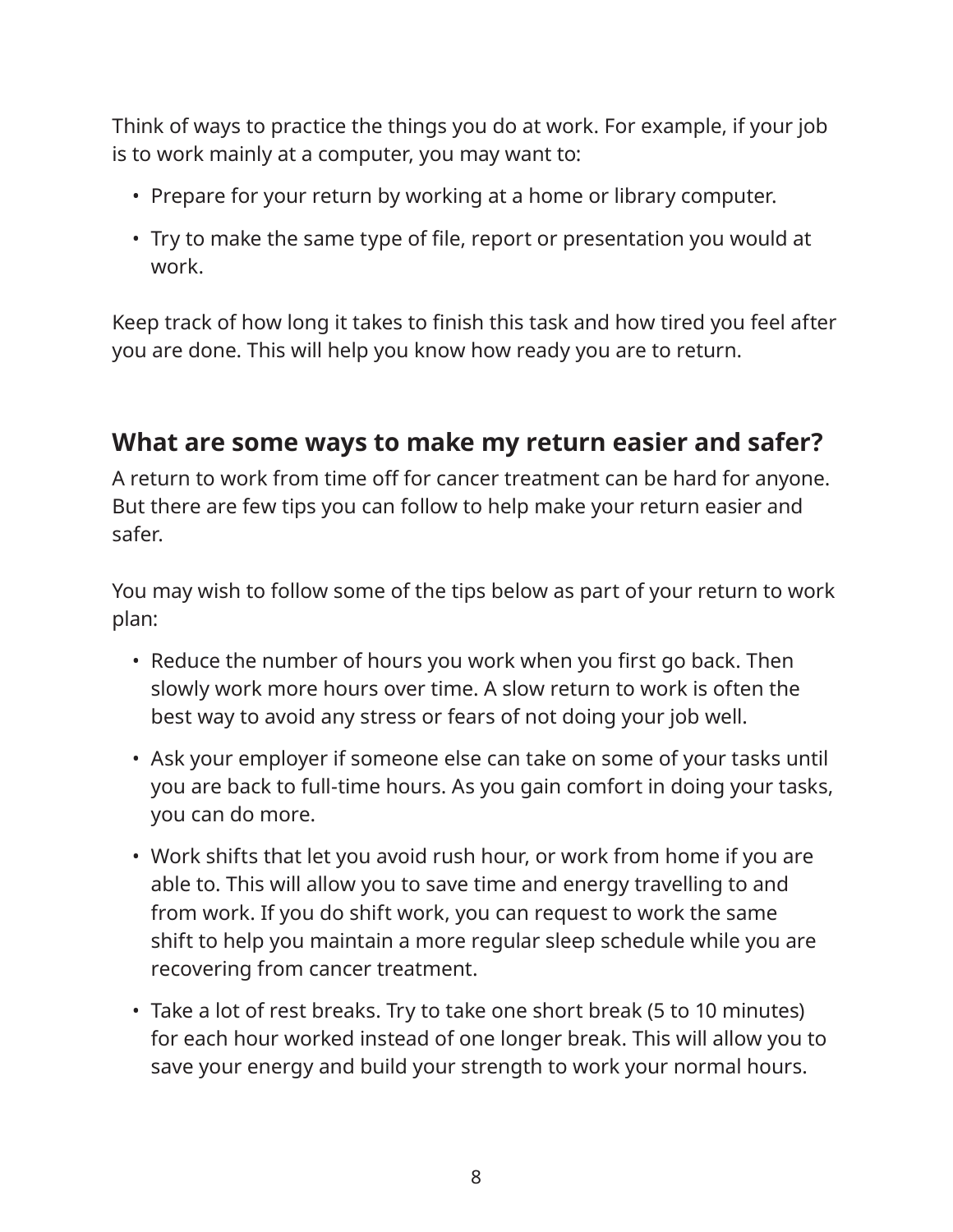• Find a short-term "job buddy" for your first week back to work. This person can help update and re-train you on any new policies or job duties. Try to find a job buddy that you find easy to work with and ask them if they are okay helping you during your first week back.

## **What should I say to people at my work when I return?**

It is helpful to keep in touch with your employer when you are off work and to give them updates about when you think you will return.

You do not have to share the details of your health and treatment with your employer, but you should talk to them about the supports you may need to return to work safely.

Keep in touch with your co-workers while you are away to help:

- Make you feel like part of your workplace.
- Keep you up-to-date with what is going on at work (like new staff or policies).
- Reduce feelings of stress or feeling overwhelmed when you return.

Ask your employer if you can attend a team meeting or lunch before your first day back so you can catch up with other staff. This allows you to get right to work on your first day back. You will not need to worry about feeling stressed by seeing co-workers for the first time or having to answer their questions.

Before talking to people at your workplace about your health, it is important to think about:

- What details you would like to share. You have the choice to share only the details about your health that you want to.
- Why you want to share these details. Share details about your health only if you feel comfortable to. Try not to feel pressure to share or fill co-workers in on where you have been.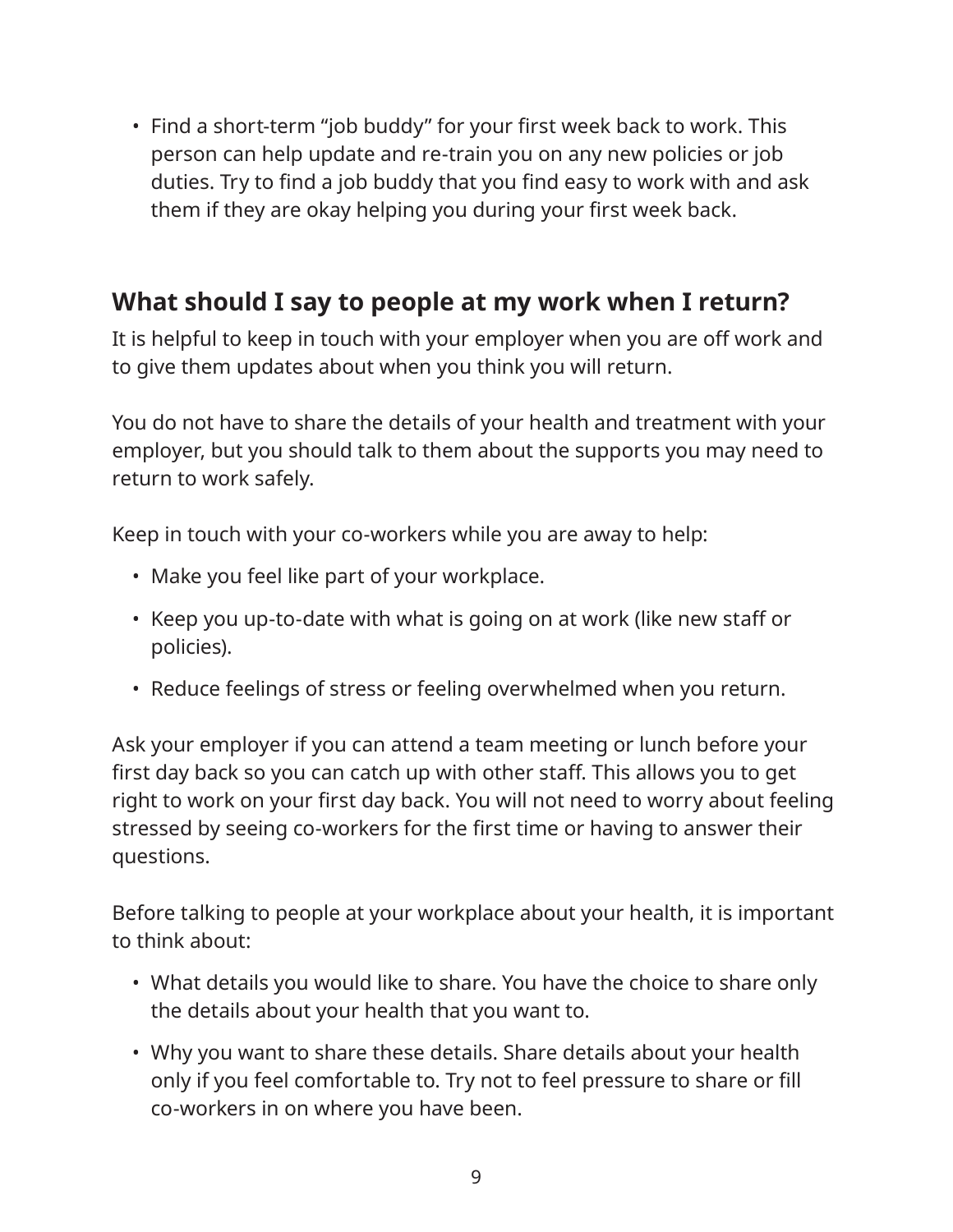• Who you would like to share the details with. You may want to share details about your health with some co-workers and/or employer(s) and not others.

It can be helpful to do a role play or practice talking with a friend. This will help you prepare for how to answer questions about your absence in a safe setting. You can ask your doctor for a referral to the Cancer Rehabilitation and Survivorship program for help planning what to say to your colleagues and employer.

You can speak to someone who has had cancer about returning to work through Cancer Connects (Canadian Cancer Society). Visit this link to learn how to join the program: <https://cancerconnection.ca/home>

The [Cancer and Careers](https://www.cancerandcareers.org/en/at-work/back-to-work-after-cancer/setting-professional-boundaries) website (https://www.cancerandcareers.org/en/ at-work/back-to-work-after-cancer/setting-professional-boundaries) has information on how to talk to co-workers after returning to work.

The Cancer Rehabilitation and Survivorship Program at Princess Margaret offers a Return to Work education class monthly. The class helps you learn how to prepare to return to work and different things to consider in this process. It is run by an expert in return to work after cancer.

Call 416 581 8620 to register for the next class.

## **What if I am unsure about returning to work?**

Many people choose not to return to work after their cancer treatment. They may instead choose to take time off or enter into early retirement if they have the option.

Before you decide not to return to work after cancer treatment, think about your values and needs for work and your reasons for not returning.

Think about the good things working may offer and if these things still interest you.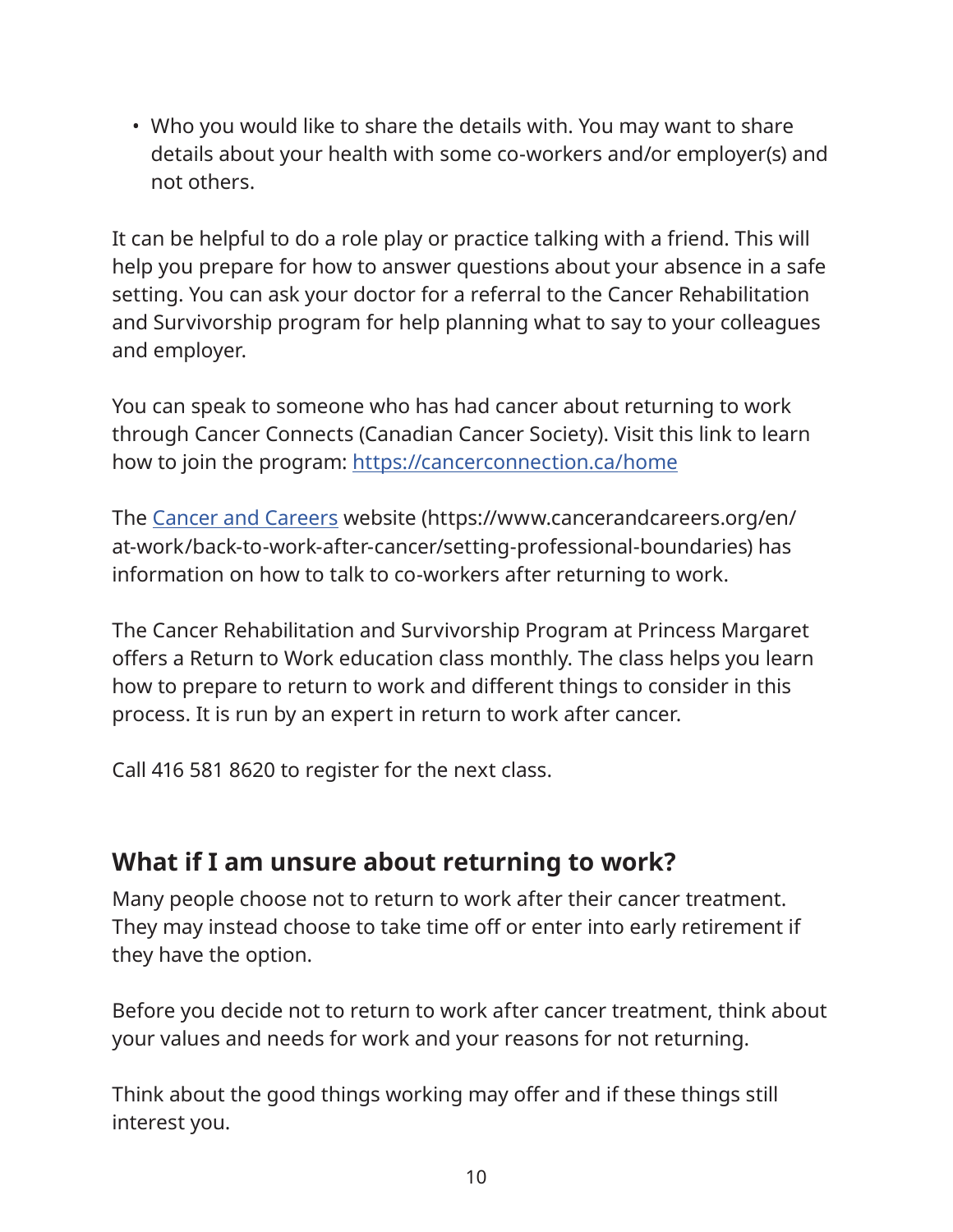Having a job may:

- Be a chance for you to get back to a "normal life".
- Help you feel active and useful to those around you.
- Help you keep a sense of identity and purpose in your life.
- Help you gain skills, knowledge and learn to be creative.
- Keep you busy and allow you to focus on things other than cancer.

## **What if I am considering a career change?**

If returning back to your pre-cancer job is not realistic or something you want to explore, you may be looking into another career altogether.

As you consider this possibility, think about these points:

- What are my skill sets that I've gathered through paid work, unpaid work and through life experiences?
- What are my strengths?
- What are my challenges or limitations?
- What opportunities are available that would match my skill set?
- Do I need further training and how would I get this training?

## **Your rights as a worker**

It is important to know your legal rights in your workplace. This includes all of the things you and your employer can and cannot do by law.

For people living with cancer, the limits cancer places on their body and energy is often thought of as having a disability.

There are laws in place to help workers with a short-term or long-term disability. There are 2 main areas of law you need to keep in mind: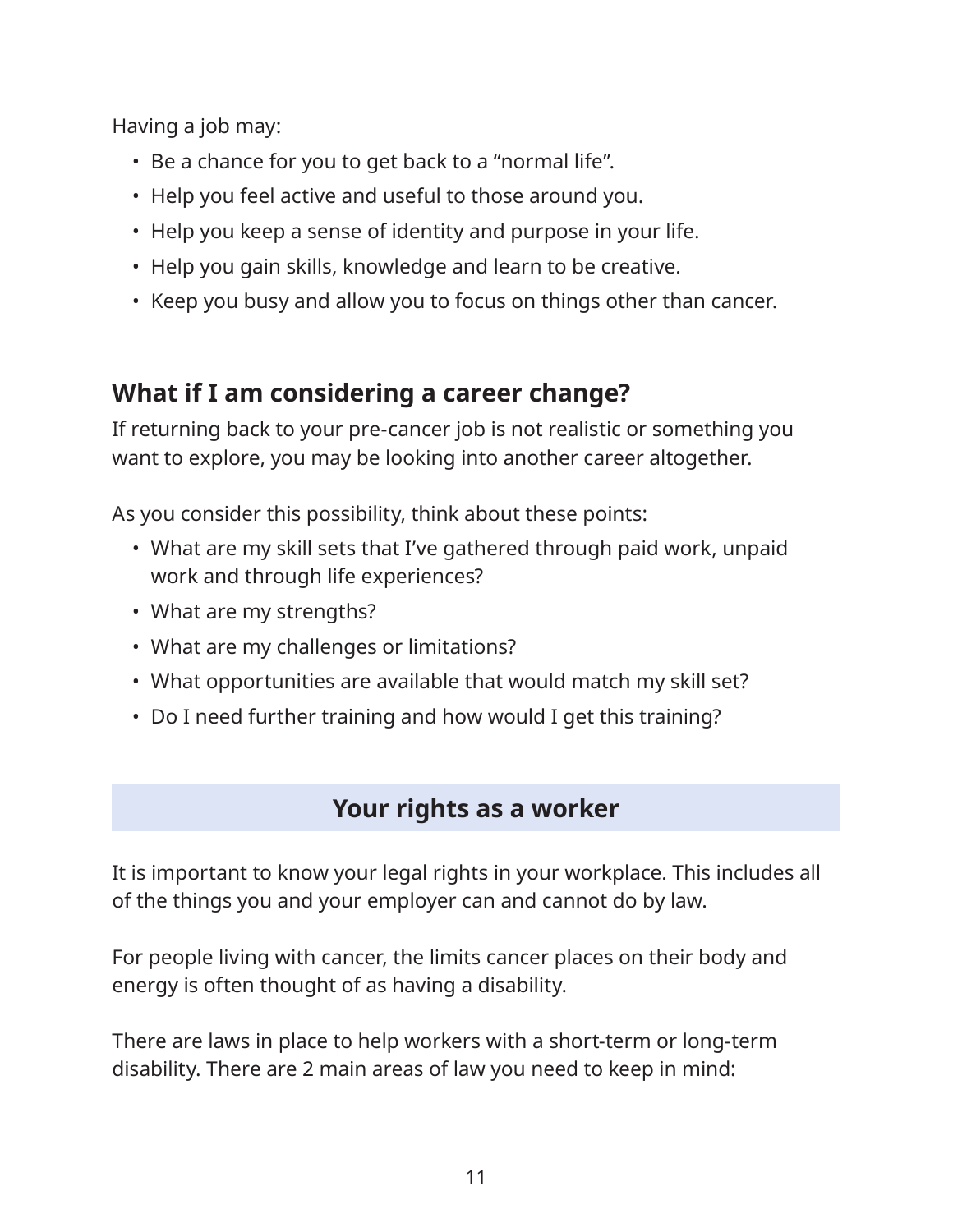## **1. The Ontario Human Rights Code**

The Ontario Human Rights Code is a legal document that forbids discrimination (wrong doing against a person or people) in the workplace because of cancer.

The Ontario Human Rights Code says that employers must provide "reasonable accommodations" to help people with limitations because of cancer to be able to continue to work. "Reasonable accommodation" is a legal term used to describe changes to the type of work you do or how you work.

The types of accommodations you can ask for depends on the type of work you do. For example, accommodations can include:

- Picking shifts that allow you to attend your medical appointments.
- Doing some work from home if you do not feel able or well enough to travel.
- Giving your tasks that are hard on the body to other co-workers until you feel ready to do them.
- Doing a different job at your workplace. This may mean doing a job that is less hard on your body until you build the strength to return to your old job.

By law, employers must provide an accommodation to the point of "undue hardship". Undue hardship is when the accommodation:

- Costs too much money for the employer, or
- Is too hard for the employer to provide.

To learn more about reasonable accommodations and undue hardship, view these online learning slides: <http://bit.ly/1UBndXW>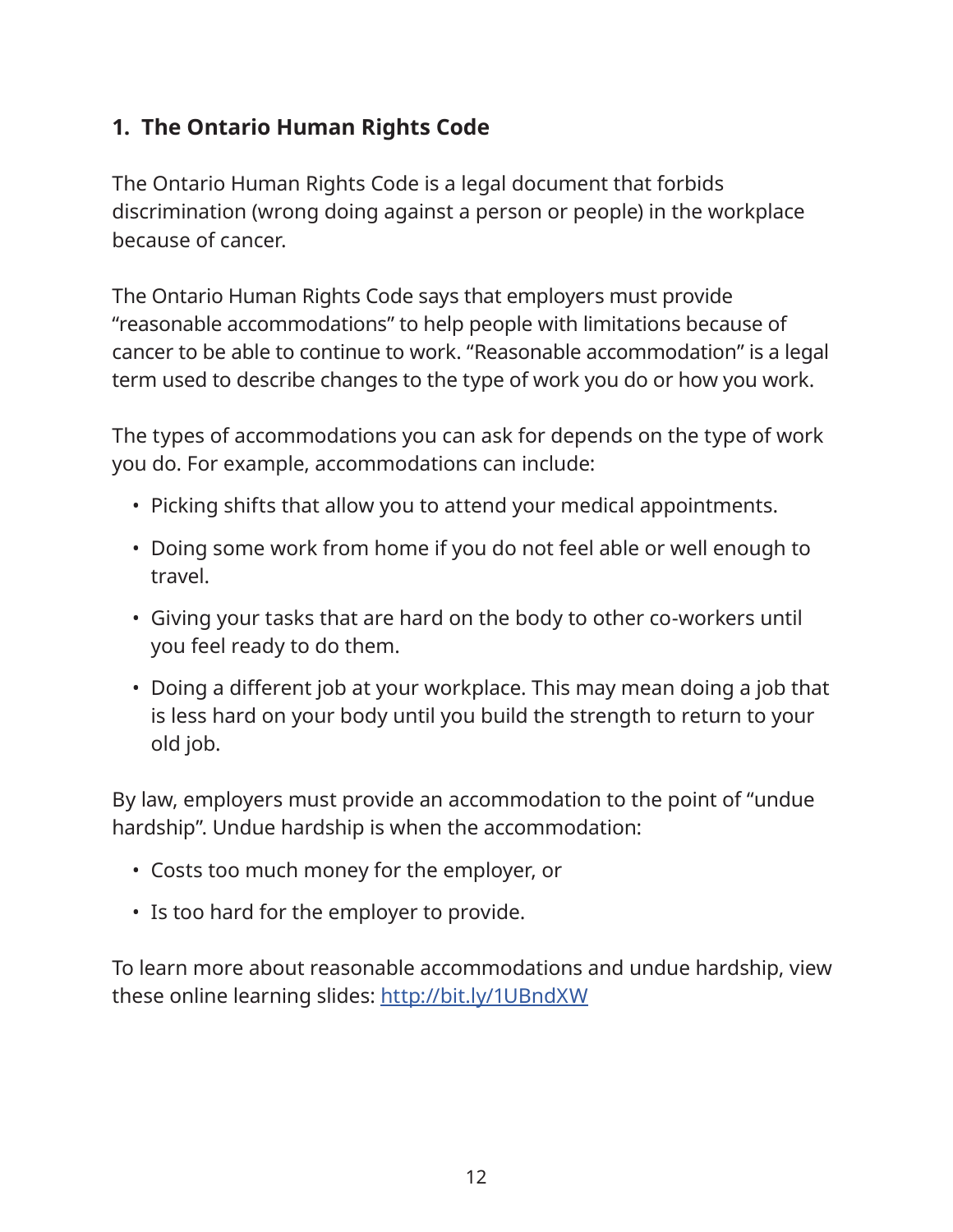## **2. The Employment Standards Act**

The Employment Standards Acts lists all the rules for when any worker can:

- Be terminated (fired, or let go).
- Get severance (pay an employee gets when they leave a job).
- Take vacation time.
- Other work issues.

Read the full Employment Standards Act on the Ontario Ministry of Labour website:<http://www.labour.gov.on.ca/english/es/>.

## **Know the rules at your workplace**

Most workplaces have a human resources (HR) or occupational (workplace) health department. These places are meant to help staff learn and follow their workplace rules (like knowing when to take sick time).

Visit HR or occupational health and ask any questions you may have. This will help you know what your workplace expects from you when you return.

Sometimes, workplace rules are kept in a "personnel code" or a place where all employees can view them. If you are part of a union, your collective agreement (shared rules between a workplace and its staff) will also include rules and details on your work.

# **Call your insurance company to check your benefits coverage**

If you have been getting an income from a disability plan through your private insurance, the amount of money you get may change once you start working. Call your income provider to know more about this.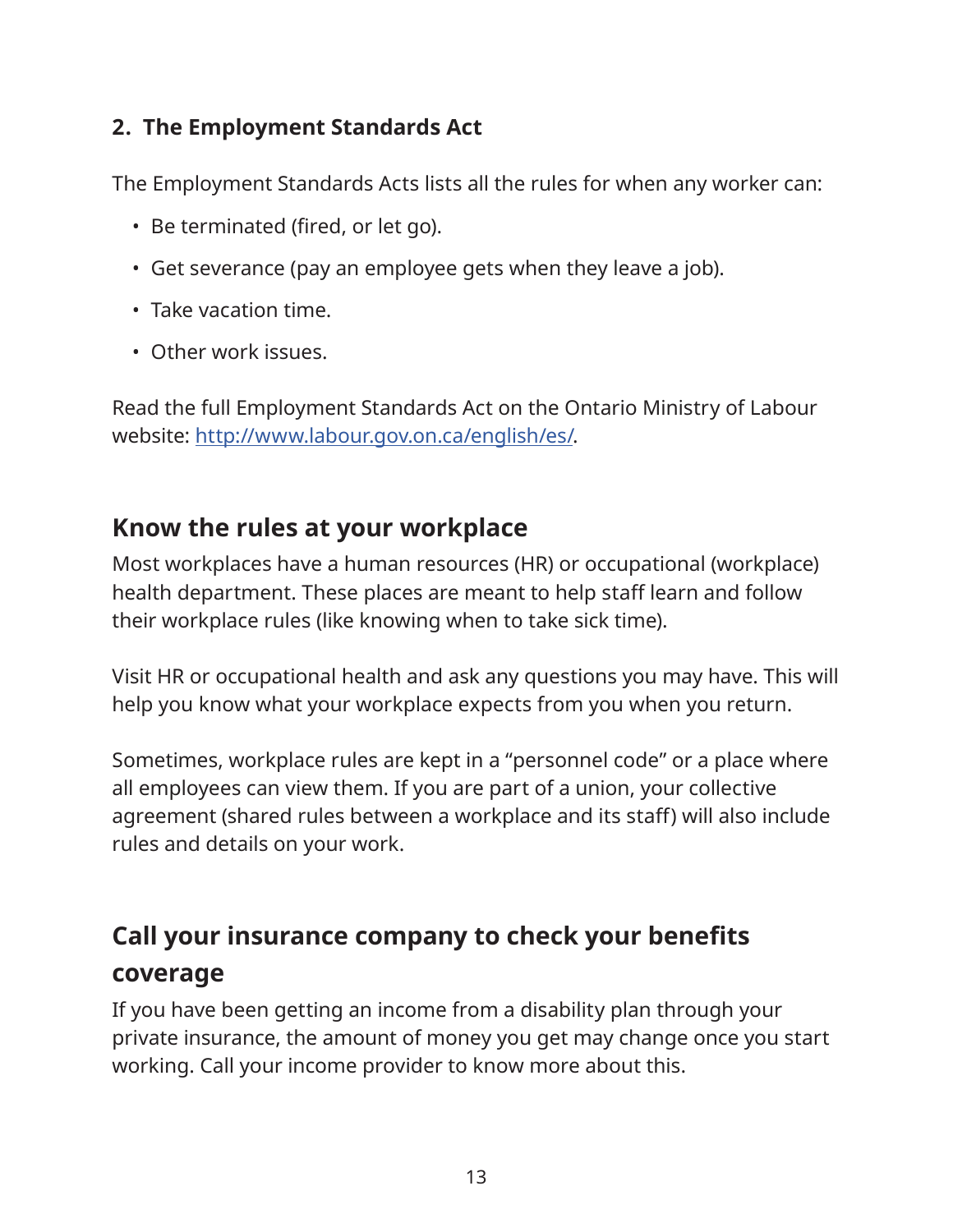Your income provider may be:

- Your private insurance
- Canadian Pension Plan (CPP) office through Service Ontario

You must let CPP know if you return to work. Your income provider will review your case and let you know what your options are. Ask them what will happen to your benefits if you go back to work on reduced hours, and if there is a date that you must return to work by.

Some insurance providers can help you prepare to go back to work. Ask your provider if your plan covers any of the support below:

#### **Occupational Therapy**

Occupational Therapists (OTs) can help you improve your ability to do tasks in your daily living and work life. They can help you build your strength and stamina (energy) to return to work, and give you advice based on your work needs and duties.

#### **Physiotherapy**

Physiotherapists (PTs) can help you regain your range of motion (full use or movement of joints), strength and balance if these things limit you from returning to work.

#### **Emotional & Social Support**

A psychologist can help you deal with feelings of anxiety (worry or unease) about going back to work. A neuropsychologist can help test your memory and give you tips for improving your focus and confidence.

A social worker can help you cope with the stress of cancer and support you with finances (money) and daily living.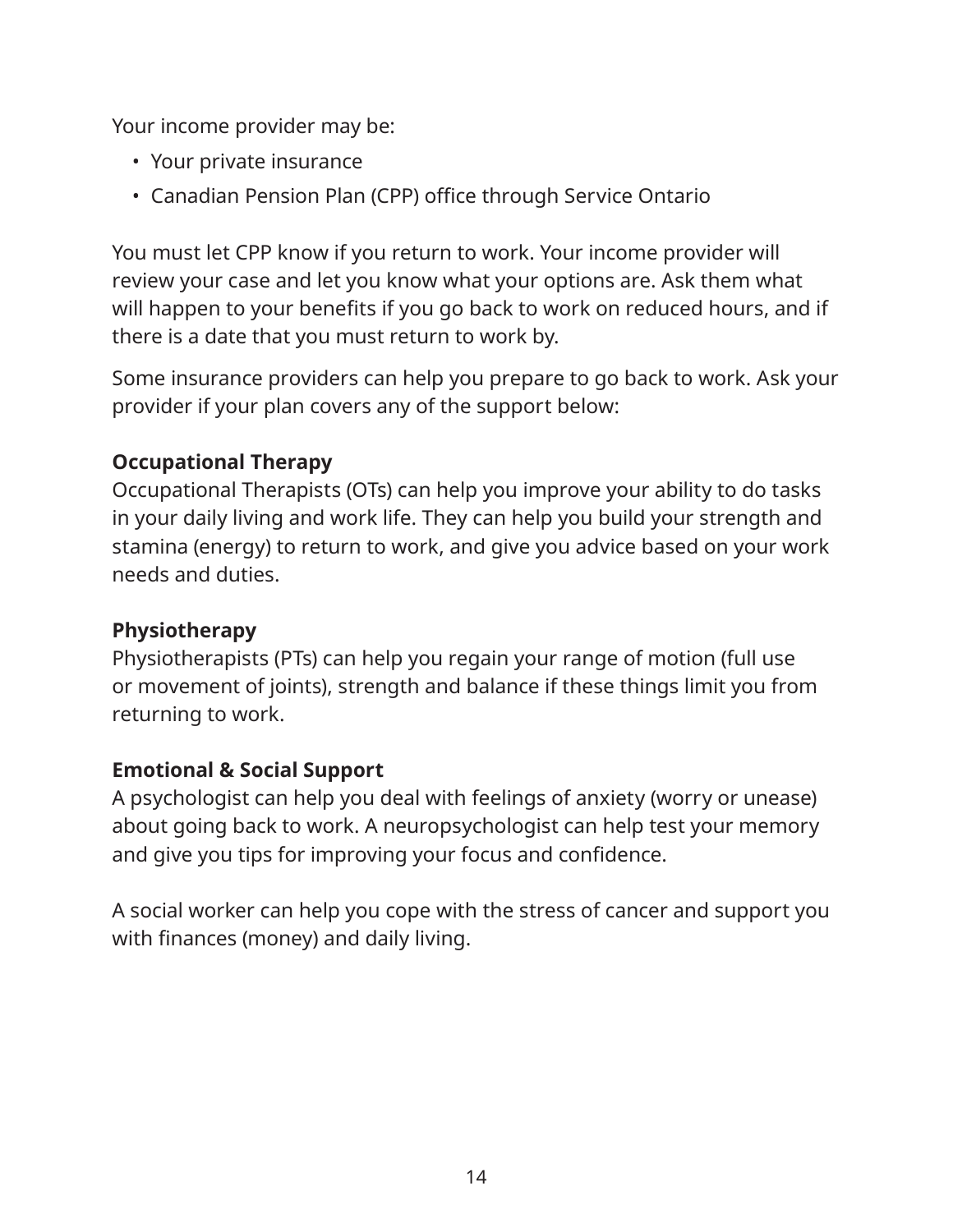## **Where to get more information and support**

Returning to work after treatment for cancer can be hard. Below are some resources that can support your return to work.

## **Resources at the Princess Margaret**

- The Cancer Rehabilitation and Survivorship (CRS) program can help you make a return to work plan. Talk to program staff about important issues like knowing what supports to ask for in the workplace and knowing what information to share with your employer and colleagues. Ask your cancer doctor to refer you to (book a visit at) the CRS Program.
- The Psychosocial Oncology Program can provide you with emotional support and tips on how to cope with cancer.

You can also access a social worker to help you learn about financial programs you may be able to use if you are not planning on returning to work.

Read the resource called "[Coping with cancer: Know how to get financial](https://www.uhn.ca/PatientsFamilies/Health_Information/Health_Topics/Documents/Coping_with_Cancer_Income_Assistance.pdf)  [help](https://www.uhn.ca/PatientsFamilies/Health_Information/Health_Topics/Documents/Coping_with_Cancer_Income_Assistance.pdf)" for more details on how to get help with finances (money). Pick up a copy at the Patient & Family Library (1st floor of the Princess Margaret), or visit this web page to read it [online: http://bit.ly/1M1hDEd](https://www.uhn.ca/PatientsFamilies/Health_Information/Health_Topics/Documents/Coping_with_Cancer_Income_Assistance.pdf)

Ask your cancer doctor to refer you to the Psychosocial Oncology Program.

## **Resources in the community**

• Wellspring Cancer Community Centre ([www.wellspring.ca](http://www.wellspring.ca)) is a group of community-based centers that offer classes and programs to support patients and families living with cancer:

Wellspring has online educational videos about Long Term Disability. Watch the videos at this link: <https://bit.ly/2II49Gh>